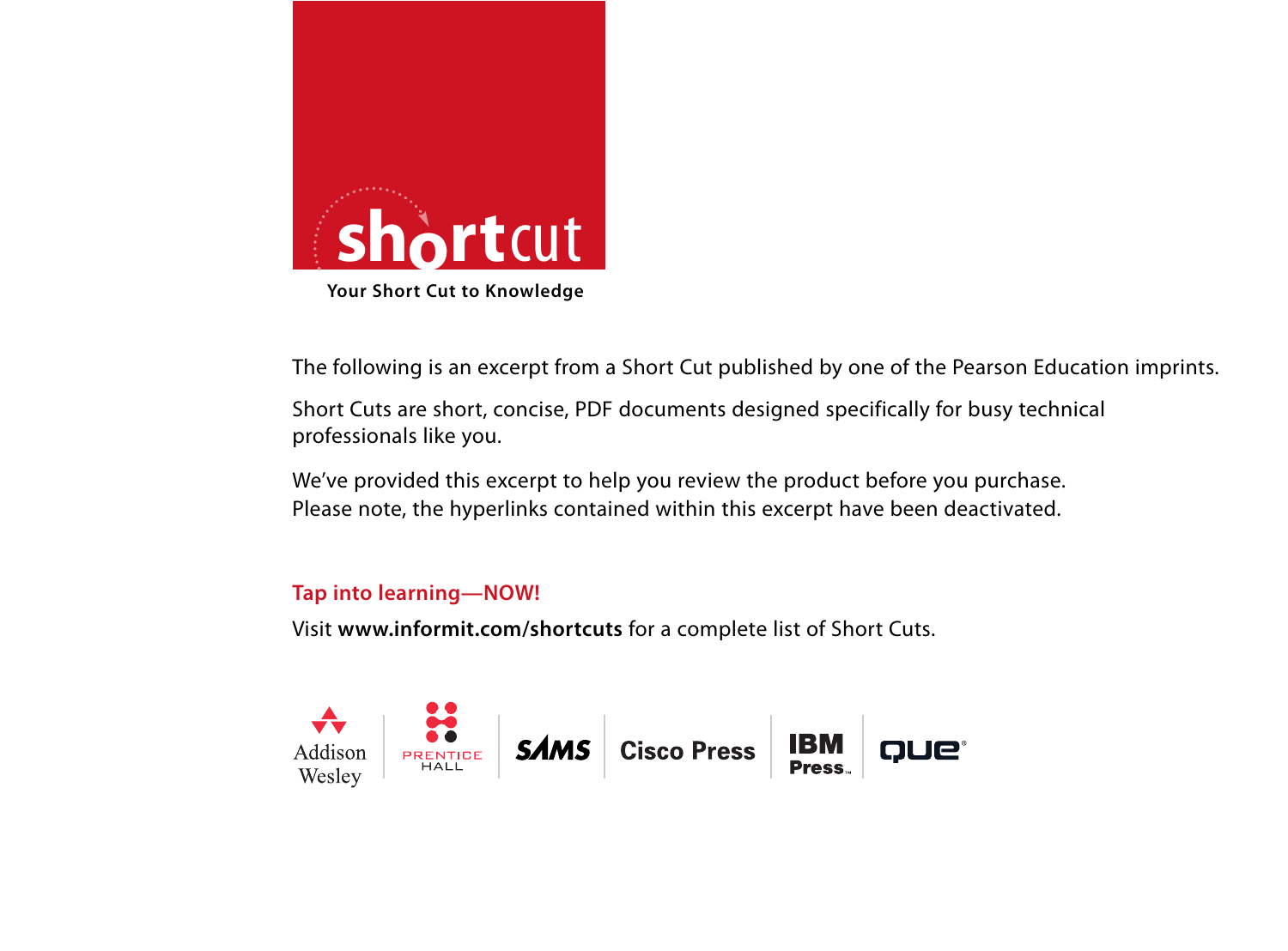Workflow Scheduling

# Workflow Scheduling

### Principles of Workflow Scheduling

At this point you should have a good idea of how to build simple workflows. We still have not yet discussed features such as error handling or compensation which are critical to building any real workflow. In order to do so, however, we need to explain how the workflow runtime schedules activities. Otherwise, you will have a mistaken notion of how the more complicated scenarios operate.

Each workflow instance runs on one thread.<sup>1</sup> The workflow runtime maintains a FIFO queue of activities that are ready to execute in a given workflow instance. In addition, activity scheduling is non-preemptive. Until an executing activity either yields because it is waiting for a notification of some event, or enters the closed state, no other activity in the scheduler's queue can run. For example, a CodeActivity that enters an infinite loop will cause the entire workflow to hang.<sup>2</sup>

If an activity yields because it is waiting for some external event to occur, the next activity in the scheduler's queue can execute. When the event that activity is waiting for arrives, the waiting activity is scheduled to run by placing it behind whatever activities are already in the scheduled to run queue. It has no priority over what is already in the scheduling queue.

Understanding this is important so that you understand how your workflow will operate. It is critical for understanding how fault handling, compensation, and other such activities are scheduled when we discuss them.

<sup>1</sup> Because of passivation, however, you should not assume that all activities execute on the same thread. For example, do not store anything in the current thread context.

2 For those of you old enough to remember, this is how scheduling worked in early versions of Windows.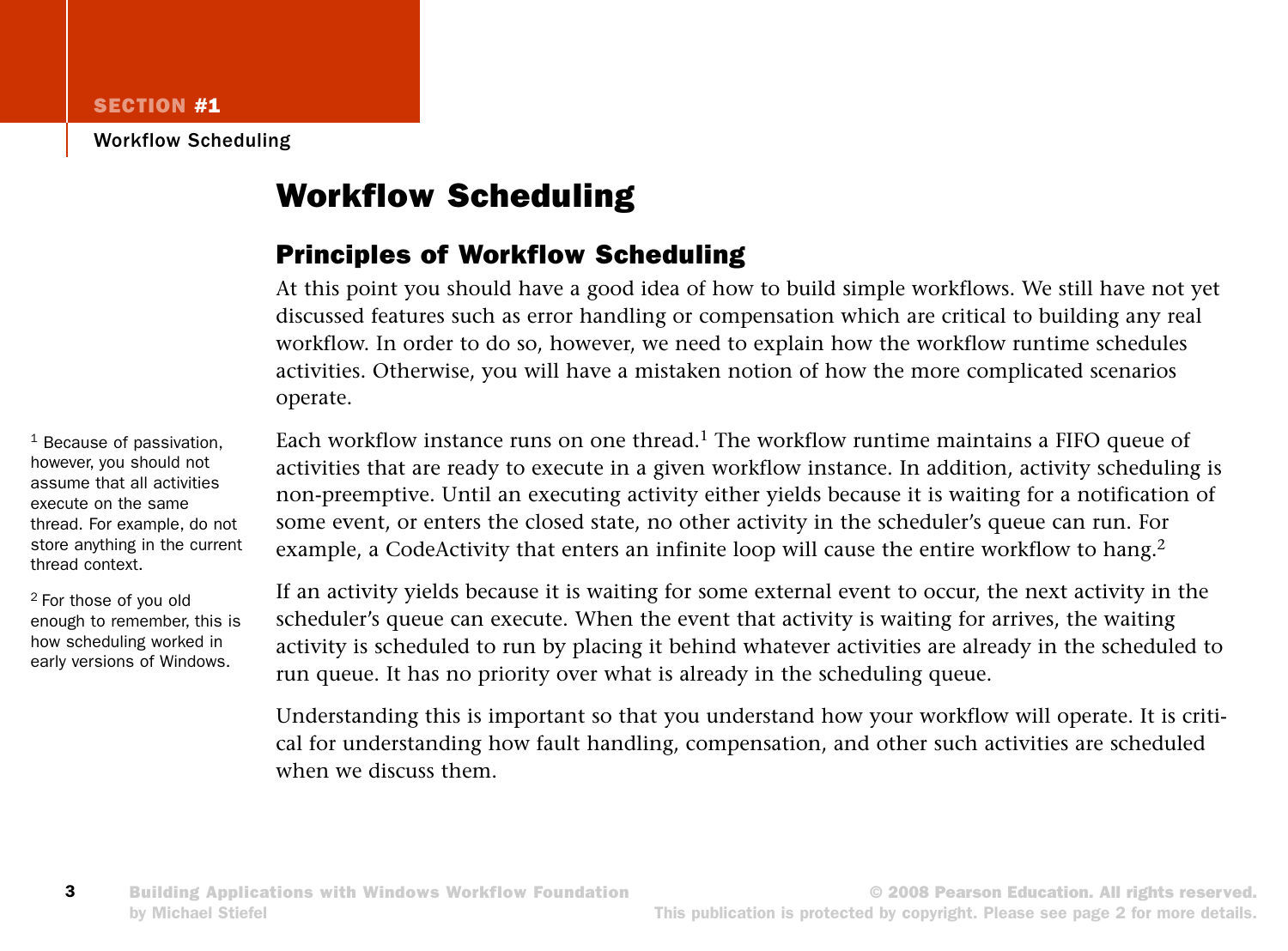#### Workflow Scheduling

As noted earlier, the workflow itself is an activity. The first thing that the workflow scheduler does when a workflow instance is started (with the *Start* method of the **WorkflowInstance** class) is to place the parent activity of the workflow (the one passed to the *CreateWorkflow* method) on the scheduler queue to be executed.

### SequenceActivity Scheduling

As you have seen in previous examples, a SequenceActivity contains one or more child activities that are executed in order. When the SequenceActivity executes, it sets up a notification request for the close event of its first child, and then schedules the first child activity. It then yields. When the first child closes, the SequenceActivity receives a notification. At that point, it sets up a notification request for the close of the second child, and then schedules the second child activity. It then yields. It continues with this pattern for all its children. At the close of the last child, the SequenceActivity itself goes into the Closed state.

### ParallelActivity Example

The ParallelActivity is more complicated. The ParallelActivity can have several branches, all of which must complete before the next activity is executed. This activity is illustrated with the ParallelActivity example (see Figure 27).

The Start code activity writes a message to the console when the workflow begins. The Finish code activity writes a message to the console at the end of the workflow. The ParallelActivity can have several branches, all of which must complete before the next activity is executed. Hence, the Finish activity will not write its message out until all branches of the Parallel activity have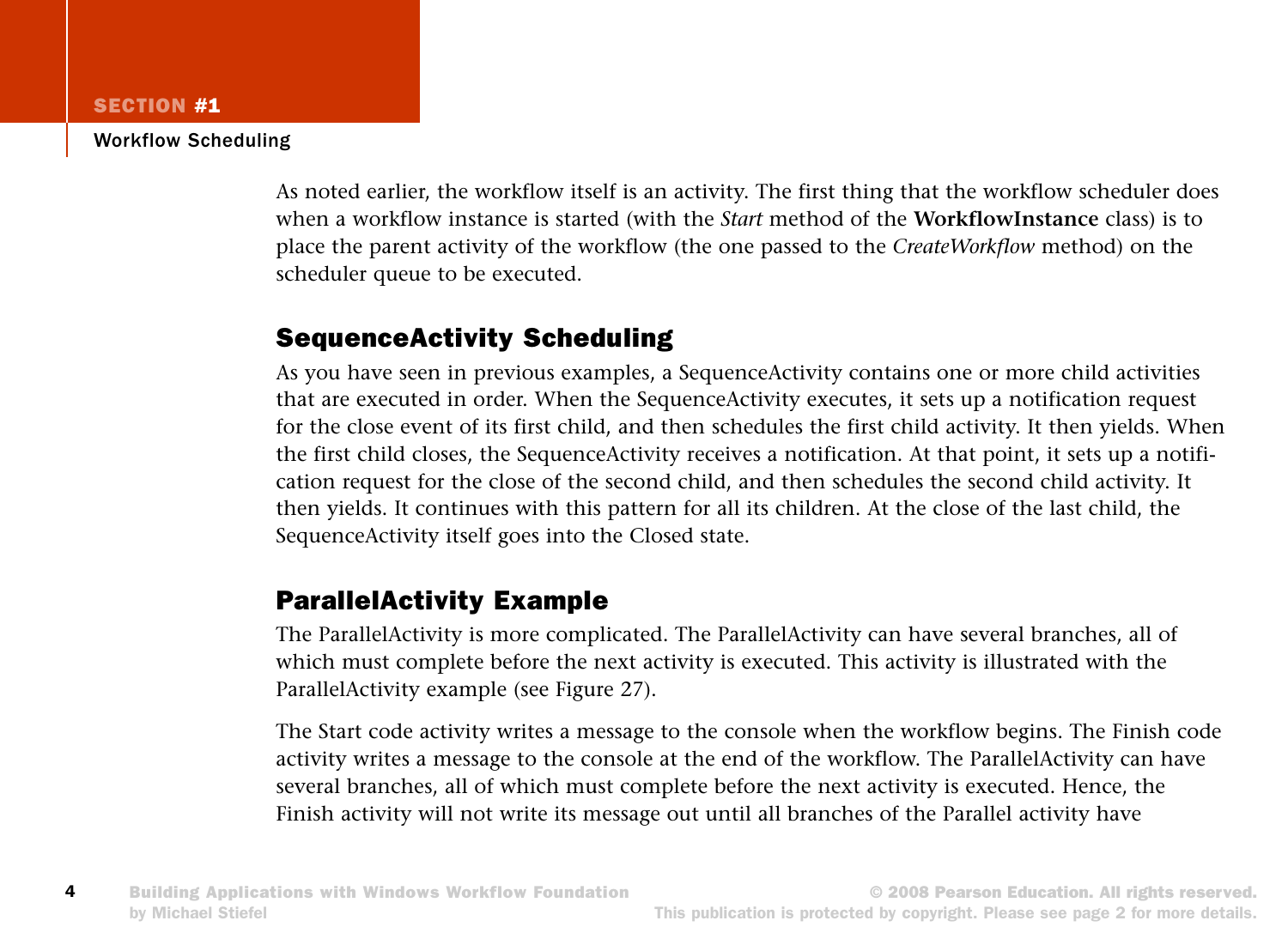Activities That Define Workflow Scope



## Compensation

Long running workflows (as well as other service oriented systems) need transaction semantics under circumstances other than the ones databases can provide. Long running workflows often take a long time to execute because they may be waiting for a human interaction before they can commit. They would lock records for durations that would impede scalability. In addition, they often use multiple databases, and classic ACID transactions would time out under these circumstances. Workflows (and other service oriented systems) often use databases from other companies. Since this access often crosses a trust boundary, a company is usually reluctant to let another company lock records in its database even if the circumstances for classic ACID transactions would apply.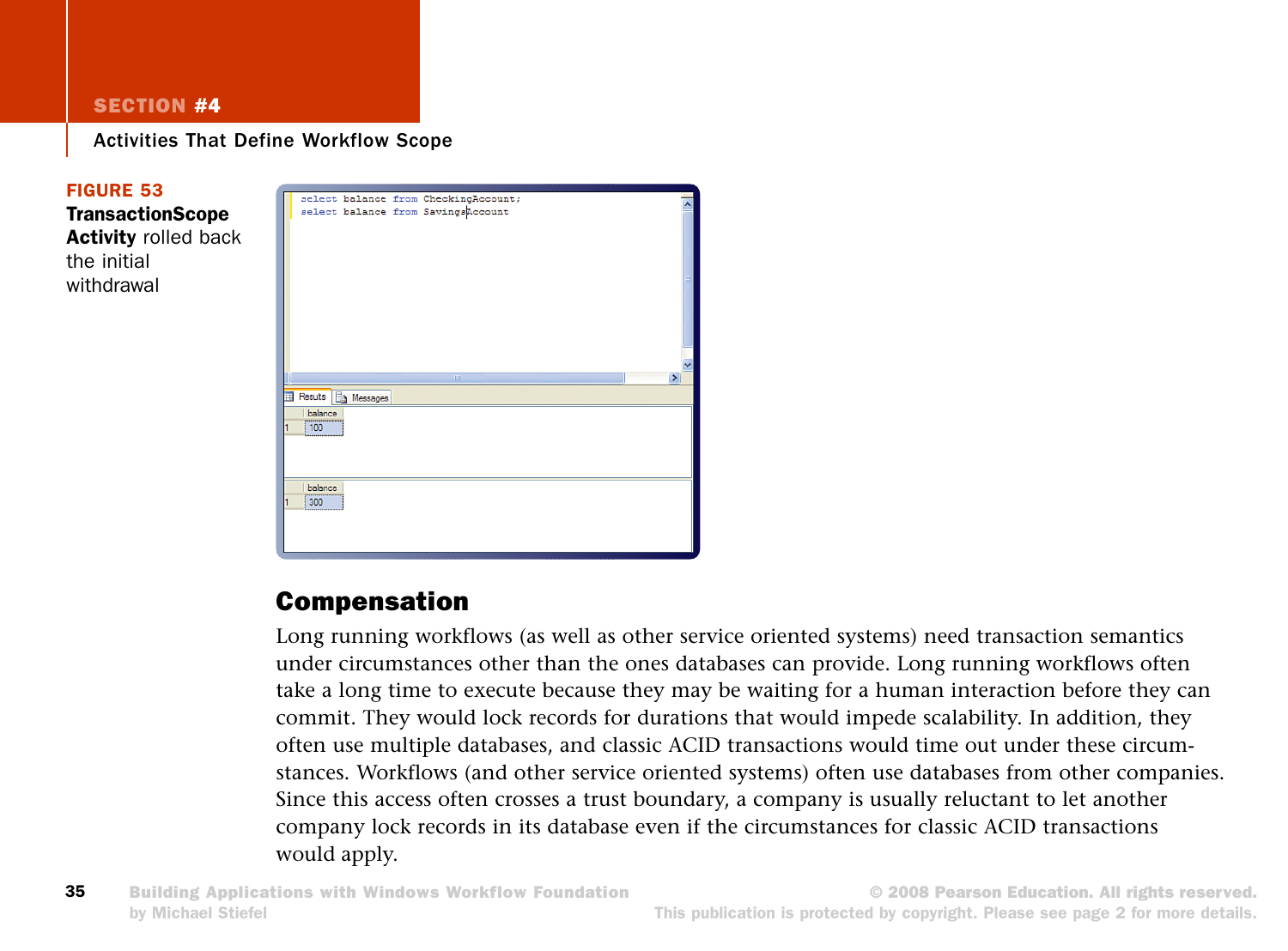#### Activities That Define Workflow Scope

10 Compensating transactions also are used with ACID transactions when one has to reverse a previously committed transaction because of an error in business logic. Suppose you decided that the withdrawal was a mistake. You deposit the cash back in the account. This type of compensation is analogous to the compensation of long running workflows. Of course compensating transactions are not always possible. If the action was to launch a cruise missile there may or may not be an abort sequence.



implements the *ICompensatableActivity* interface. Any activity that implements this interface can have a compensation handler.



FIGURE 54 Compensation Example Workflow

Under these conditions, one uses another transaction to compensate, or reverse the effects of an already committed transaction. This is called a compensating transaction. Often ACID transactions are referred to just as transactions, and compensating transactions are called just compensation.<sup>10</sup>

> Since this scenario is the more common one with long running workflows, WF comes with activities that support compensation.

> The **CompensatableSequenceActivity** allows one to associate a compensation handler with a sequence of activities. This compensation handler can contain activities that you need to invoke in order to reverse the action taken in the **CompensatableSequenceActivity**. 11

The Compensation example has a simple illustration of how to use this activity. It uses the exact same example of a transfer from checking account to a savings account that was used by the Transaction example. Here the withdrawal and the deposit are in two separate CompensatableSequenceActivities to illustrate how this would work if these actions used two separate databases.

The workflow example is shown in Figure 54.

The code within the activities is identical to the code in the previous Transaction example except it is split into two compensatable sequences. As before there is a disabled **ThrowActivity** between them. Running the workflow yields the following result in Figure 55.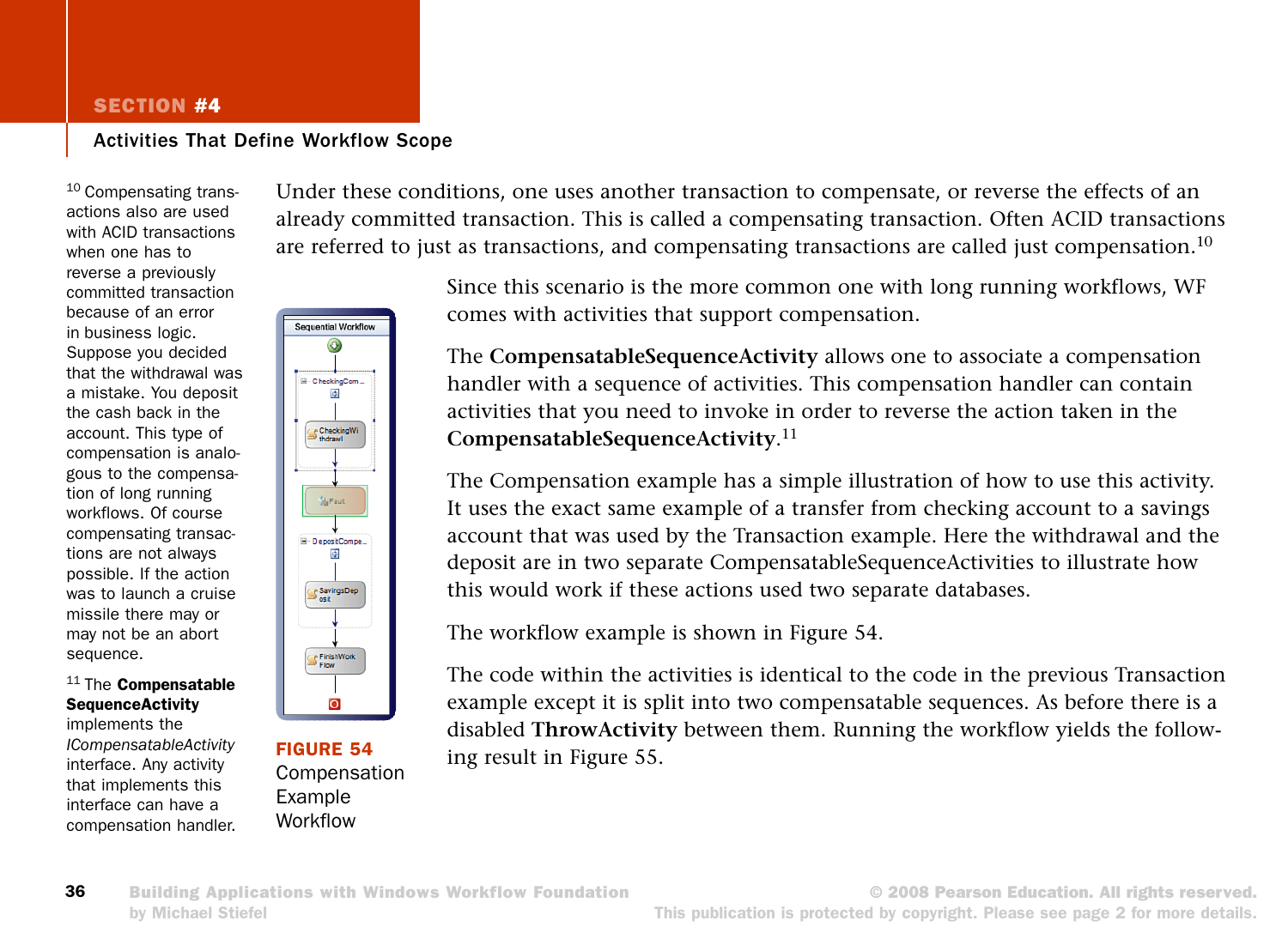Activities That Define Workflow Scope

#### FIGURE 55

Compensation Example Output



Since this code uses the same database tables as the previous example, the exact numbers you see will depend on how many times that the previous example is executed before this one. The output in Figure 55 has the original values in the accounts as \$200 each.

To view the compensation handler, select "View Compensation Handler" from each sequence's context menu as shown in Figure 56.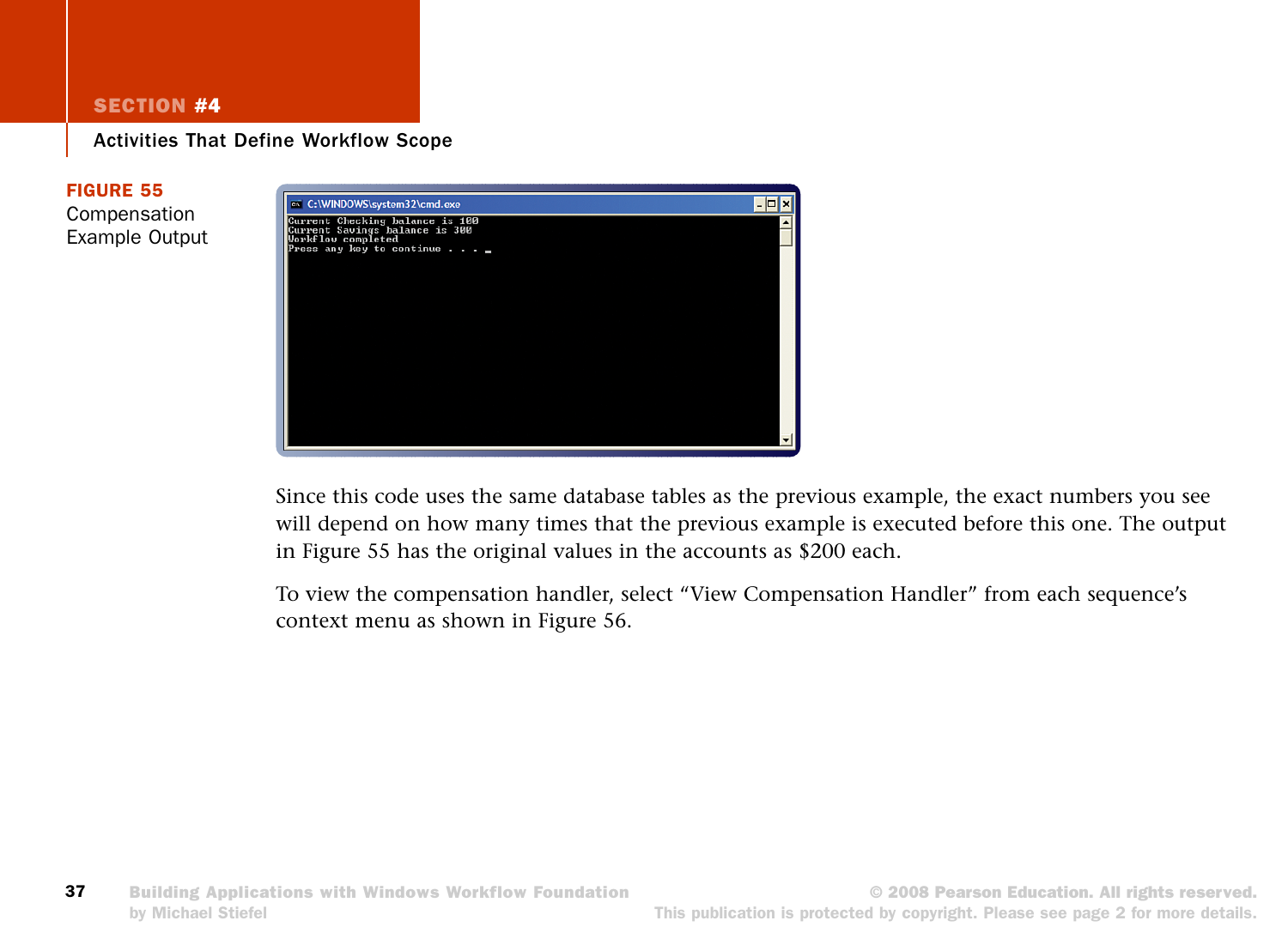#### Activities That Define Workflow Scope

You can then drag and drop whatever activities you need into the compensation handler (see Figure 57). In this case we just have code activities that reverse the withdrawal and deposit transactions. Each **CodeActivity** also writes out a diagnostic message to indicate that it was invoked and writes out the restored balance.

#### FIGURE 56

Viewing the Compensation Handler





**38** Building Applications with Windows Workflow Foundation by Michael Stiefel

© 2008 Pearson Education. All rights reserved. This publication is protected by copyright. Please see page 2 for more details.